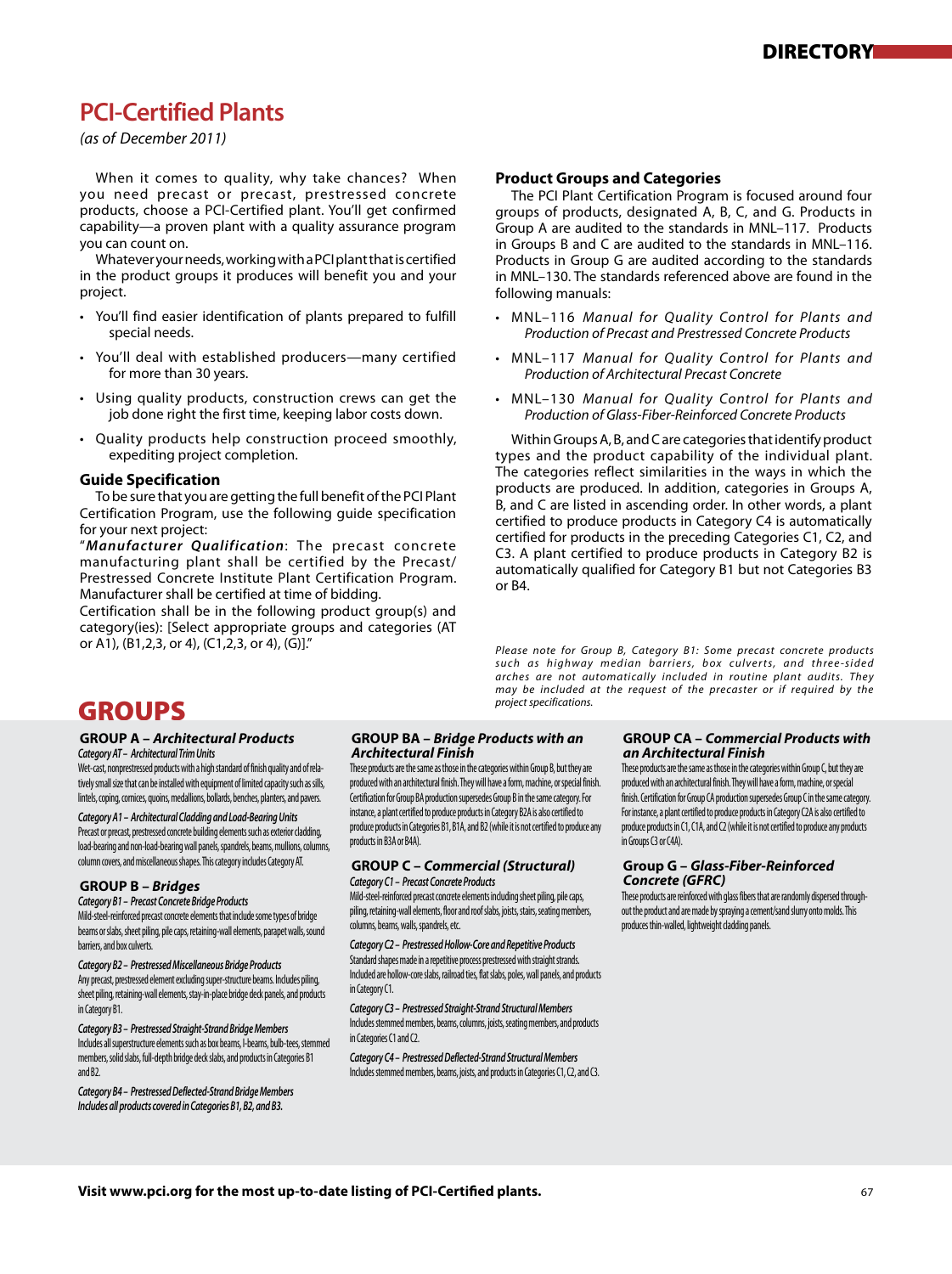# **ALABAMA**

| Hanson Pipe and Precast Southeast, Pelham (205) 663-4681 B4, C4   |  |
|-------------------------------------------------------------------|--|
| <b>Standard Concrete Products, Theodore (251) 443-1113 B4, C2</b> |  |

# **ARIZONA**

| Coreslab Structures (ARIZ) Inc., Phoenix (602) 237-3875  A1, B3, C4A |  |
|----------------------------------------------------------------------|--|
|                                                                      |  |
|                                                                      |  |

## **ARKANSAS**

|--|--|--|--|--|

# **CALIFORNIA**

| <b>Con-Fab California Corporation, Lathrop (209) 249-4700 B4, C4</b>              |  |
|-----------------------------------------------------------------------------------|--|
| <b>Con-Fab California Corporation, Shafter (661) 630-7162 B4</b>                  |  |
| Coreslab Structures (L.A.) Inc., Perris (951) 943-9119  A1, B4, C4A               |  |
|                                                                                   |  |
|                                                                                   |  |
|                                                                                   |  |
|                                                                                   |  |
|                                                                                   |  |
|                                                                                   |  |
| US Concrete Precast Group /dba Pomeroy, Perris (951) 657-6093 B4, C2A             |  |
|                                                                                   |  |
| <b>Willis Construction Co., Inc., San Juan Bautista (831) 623-2900  A1, C1, G</b> |  |

# **COLORADO**

| Rocky Mountain Prestress LLC, Denver (303) 480-1111 B4, C4           |  |
|----------------------------------------------------------------------|--|
| Rocky Mountain Prestress LLC, Denver (303) 480-1111 A1, AT, C3A      |  |
|                                                                      |  |
| Stresscon Corporation, Colorado Springs (719) 390-5041  A1, B4A, C4A |  |
|                                                                      |  |
|                                                                      |  |

# **CONNECTICUT**

**Blakeslee Prestress Inc.,** Branford (203) 481-5306 ............................... **A1, B4, C4A**<br>**Coreslab Structures (CONN) Inc.,** Thomaston (860) 283-8281 ........ **A1, B1, C1**<br>Oldcastle Precast, Inc./dba Rotondo Precas **United Concrete Products Inc.,** Yalesville (203) 269-3119 ......................... **B3, C2** 

#### **DELAWARE**

| Concrete Building Systems of Delaware, Inc., Delmar (302) 846-3645  B3, C4             |  |
|----------------------------------------------------------------------------------------|--|
| <b>Rocla Concrete Tie, Inc.,</b> Bear (302) 836-5304 ……………………………………………………………………………………… |  |

## **FLORIDA**

| Colonial Construction, Concrete, Precast, LLC, Placida (941) 698-4180 C2                                                          |  |
|-----------------------------------------------------------------------------------------------------------------------------------|--|
| Coreslab Structures (MIAMI) Inc., Medley (305) 823-8950 A1, C4A<br>Coreslab Structures (ORLANDO) Inc., Orlando (407) 855-3191  C2 |  |
| Coreslab Structures (TAMPA) Inc., Tampa (813) 626-1141 A1, B3, C3A                                                                |  |
|                                                                                                                                   |  |
|                                                                                                                                   |  |
| Florida Rock and Sand Prestress Precast Co., Inc.,                                                                                |  |
|                                                                                                                                   |  |
| Florida Rock and Sand Prestress Precast Co., Inc.,                                                                                |  |
| Gate Precast Company, Jacksonville (904) 757-0860  A1, B4, C3                                                                     |  |
|                                                                                                                                   |  |
|                                                                                                                                   |  |
| South Eastern Prestressed Concrete, Inc.,                                                                                         |  |
|                                                                                                                                   |  |
|                                                                                                                                   |  |
| Standard Concrete Products, Inc., Tampa (813) 831-9520 B4, C3                                                                     |  |
|                                                                                                                                   |  |

# **GEORGIA**

| Atlanta Structural Concrete Co., Buchanan (770) 646-1888 C4A            |  |
|-------------------------------------------------------------------------|--|
|                                                                         |  |
| Coreslab Structures (ATLANTA) Inc., Jonesboro (770) 471-1150 C3A        |  |
|                                                                         |  |
|                                                                         |  |
| <b>Standard Concrete Products, Inc., Atlanta (404) 792-1600 B4</b>      |  |
| <b>Standard Concrete Products, Inc., Savannah (912) 233-8263 B4, C4</b> |  |
| Tindall Corporation, Corrections Div., Conley (800) 849-6383  C2A       |  |
|                                                                         |  |
|                                                                         |  |

# **HAWAII**

## **IDAHO**

| Hanson Structural Precast Eagle, Caldwell (208) 454-8116 A1, B4, C4 |  |
|---------------------------------------------------------------------|--|
| Teton Prestress Concrete, LLC., Idaho Falls (208) 523-6410  B4, C3  |  |

# **ILLINOIS**

| AVAN Precast Concrete Products, Lynwood (708) 757-6200  A1, C3                               |  |
|----------------------------------------------------------------------------------------------|--|
| County Materials Corporation, Champaign (217) 352-4181 B3, B3-IL                             |  |
| County Materials Corporation, Salem (618) 548-1190  A1, B4, B4-IL, C4                        |  |
|                                                                                              |  |
| Illini Concrete Company of Illinois, LLC, Tremont (309) 925-5290  B3, B3-IL                  |  |
|                                                                                              |  |
| <b>Lombard Architectural Precast Products Co.,</b> Alsip (708) 389-1060 A1                   |  |
| <b>Mid-States Concrete Industries,</b> South Beloit (608) 364-1072 <b>A1, B3, B3-IL, C3A</b> |  |
| Prestress Engineering Corporation, Blackstone (815) 586-4239B4, B4-IL, C4                    |  |
|                                                                                              |  |
| St. Louis Prestress, Inc., Glen Carbon (618) 656-8934 B3, B3-IL, C3                          |  |
|                                                                                              |  |

### **INDIANA**

| Coreslab Structures (INDIANAPOLIS) Inc., Indianapolis (317) 353-2118 A1, C4A |  |
|------------------------------------------------------------------------------|--|
|                                                                              |  |
|                                                                              |  |

### **IOWA**

| <b>Andrews Prestressed Concrete, Inc.,</b> Clear Lake (641) 357-5217 <b>B4, C4</b> |  |
|------------------------------------------------------------------------------------|--|
|                                                                                    |  |
|                                                                                    |  |
| MPC Enterprises, Inc., Mount Pleasant (319) 986-2226 A1, C3A                       |  |

### **KANSAS**

| Coreslab Structures (KANSAS) Inc., Kansas City (913) 287-5725  B4, C4 |  |
|-----------------------------------------------------------------------|--|
| Prestressed Concrete, Inc., Newton (316) 283-2277  A1, B4, C4         |  |
|                                                                       |  |
|                                                                       |  |

# **KENTUCKY**

| de AM - RON Building Systems LLC, Owensboro (270) 684-6226 B3, C3A |  |
|--------------------------------------------------------------------|--|
|                                                                    |  |
| Prestress Services Industries LLC, Decatur Div.,                   |  |
|                                                                    |  |
| Prestress Services Industries LLC, Lexington Div.,                 |  |
|                                                                    |  |
| Prestress Services Industries LLC, Melbourne (859) 441-0068 B4, C3 |  |

#### **LOUISIANA**

| Boykin Brothers, Inc./Louisiana Concrete Products, |  |
|----------------------------------------------------|--|
|                                                    |  |
|                                                    |  |
| <b>MAINE</b>                                       |  |
|                                                    |  |
| <b>MARYLAND</b>                                    |  |
|                                                    |  |
| <b>Oldcastle Precast Building Systems Div.,</b>    |  |
|                                                    |  |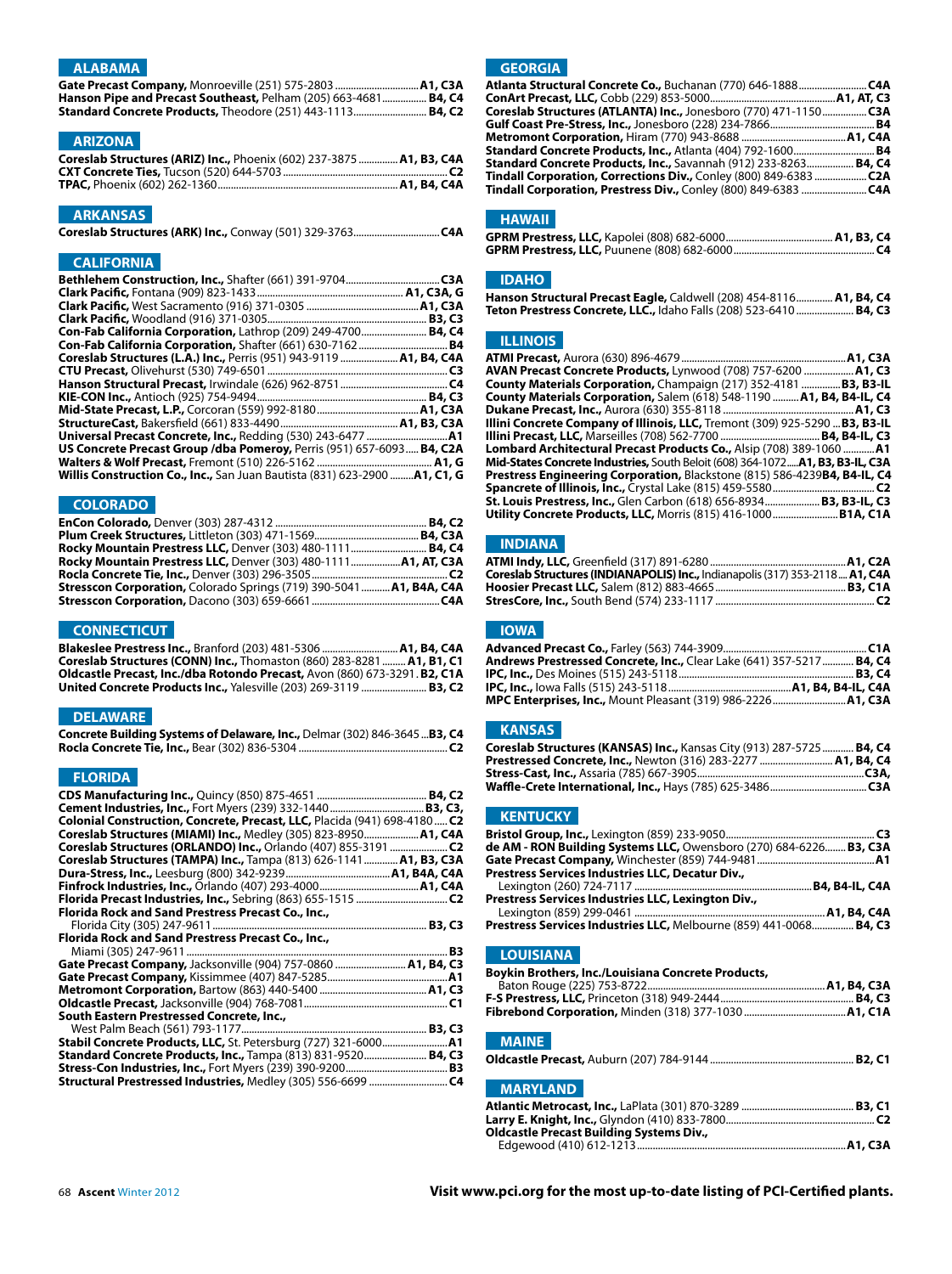### **MASSACHUSETTS**

**Oldcastle Precast, Inc./dba Rotondo Precast,** Rehoboth (508) 336-7600..**B4, C3 Unistress Corporation,** Pittsfield (413) 499-1441................................**A1, B4, C4A Vynorius Prestress, Inc.,** Salisbury (978) 462-7765 ....................................... **B3, C2** 

#### **MICHIGAN**

**Grand River Infrastructure, Inc.,** Grand Rapids (616) 534-9645 .............. **B4, C1 International Precast Solution, LLC,** River Rouge (313) 843-0073.**A1, B3, C3 Kerkstra Precast Inc.,** Grandville (800) 434-5830 ................................**A1, B3, C3A Nucon Schokbeton / Stress-Con Industries, Inc.,** 

#### **MINNESOTA**

| Cretex Concrete Products North, Inc., Elk River (763) 545-7473 B4, C2       |  |
|-----------------------------------------------------------------------------|--|
|                                                                             |  |
| Hanson Structural Precast Midwest, Inc., Maple Grove (763) 425-5555 A1, C4A |  |
|                                                                             |  |
|                                                                             |  |
|                                                                             |  |

#### **MISSISSIPPI**

| Gulf Coast Pre-Stress, Inc., Pass Christian (228) 452-9486  B4, C4          |  |
|-----------------------------------------------------------------------------|--|
| J.J. Ferguson Prestress-Precast Company, Inc., Greenwood (662) 453-5451  B4 |  |
|                                                                             |  |
|                                                                             |  |
|                                                                             |  |

#### **MISSOURI**

| Coreslab Structures (MISSOURI) Inc., Marshall (660) 886-3306 A1, B4, C4A |  |
|--------------------------------------------------------------------------|--|
| County Materials Corporation, Bonne Terre (573) 358-2773 B4              |  |
| <b>Mid America Precast, Inc., Fulton (573) 642-6400 A1, B1, C1</b>       |  |
|                                                                          |  |
| Prestressed Casting Company, Springfield (417) 869-1263 A1, C3A          |  |

#### **MONTANA**

| Missoula Concrete Construction, Missoula (406) 549-9682  A1, B3, C3                |  |
|------------------------------------------------------------------------------------|--|
| Montana Prestressed Concrete, Billings (605) 718-4111  B4, C3                      |  |
| <b>Montana Prestressed Concrete - MT City Plant, Montana City (406) 442-503 B4</b> |  |

# **NEBRASKA**

| Coreslab Structures (OMAHA) Inc., LaPlatte (402) 291-0733  A1, B4, C4A |  |
|------------------------------------------------------------------------|--|
|                                                                        |  |
| Enterprise Precast Concrete, Inc., Omaha (402) 895-3848 A1, C2A        |  |
|                                                                        |  |

#### **NEW HAMPSHIRE**

|--|--|--|--|

### **NEW JERSEY**

| Jersey Precast Corp., Hamilton Township (609) 689-3700 B4, C4, |  |
|----------------------------------------------------------------|--|
|                                                                |  |

# **NEW MEXICO**

| Coreslab Structures (ALBUQUERQUE) Inc.,                                |  |
|------------------------------------------------------------------------|--|
|                                                                        |  |
| Ferreri Concrete Structures, Inc., Albuguergue (505) 344-8823  A1, C4A |  |

#### **NEW YORK**

| Lakelands Concrete Products, Inc., Lima (585) 624-1990 A1, B3A, C3A             |  |
|---------------------------------------------------------------------------------|--|
| <b>Oldcastle Precast Building Systems Div., Selkirk (518) 767-2116 B3, C3A</b>  |  |
|                                                                                 |  |
| <b>The L.C. Whitford Materials Co., Inc., Wellsville (585) 593-2741  B4, C3</b> |  |

# **NORTH CAROLINA**

| S & G Prestress Company, Wilmington (910) 763-7702 B4, C3 |  |
|-----------------------------------------------------------|--|
|                                                           |  |
|                                                           |  |

# **NORTH DAKOTA**

|--|--|

#### **OHIO**

| High Concrete Group LLC, Springboro (937) 748-2412 A1, C3A                        |  |
|-----------------------------------------------------------------------------------|--|
|                                                                                   |  |
|                                                                                   |  |
| <b>Prestress Services Industries LLC,</b> Grove City (614) 871-2900 <b>B4, C1</b> |  |
| Prestress Services Industries of Ohio, LLC, I-Beam                                |  |
|                                                                                   |  |
| Prestress Services Industries of Ohio, LLC, Box Beam,                             |  |
|                                                                                   |  |
|                                                                                   |  |
|                                                                                   |  |

#### **OKLAHOMA**

| Coreslab Structures (OKLA) Inc. (Plant No.1),                  |  |
|----------------------------------------------------------------|--|
|                                                                |  |
| Coreslab Structures (OKLA) Inc. (Plant No.2),                  |  |
|                                                                |  |
| Coreslab Structures (TULSA) Inc., Tulsa (918) 438-0230  B4, C4 |  |
|                                                                |  |

#### **OREGON**

| Knife River Corporation, Harrisburg (541) 995-6327  A1, B4, C4 |  |
|----------------------------------------------------------------|--|
|                                                                |  |

# **PENNSYLVANIA**

| Concrete Safety Systems, LLC, Bethel (717) 933-4107 B1A, C1A                                 |    |
|----------------------------------------------------------------------------------------------|----|
| Conewago Precast Building Systems, Hanover (717) 632-7722A1, C2A                             |    |
|                                                                                              | C3 |
|                                                                                              |    |
| High Concrete Group LLC, Denver (717) 336-9300  A1, B3, C3A                                  |    |
|                                                                                              |    |
|                                                                                              |    |
| Nitterhouse Concrete Products, Inc., Chambersburg (717) 267-4505 . A1, C4A                   |    |
| <b>Northeast Prestressed Products, LLC,</b> Cressona (570) 385-2352 B4, C3                   |    |
|                                                                                              |    |
|                                                                                              |    |
|                                                                                              |    |
| <b>Technopref Industries Inc., Royersford Plant,</b> Royersford (450) 569-8043 <b>B1, C1</b> |    |
| U.S. Concrete Precast Group Mid-Atlantic, Middleburg (570) 837-1774 A1, C3A                  |    |
| <b>Universal Concrete Products Corporation,</b> Stowe (610) 323-0700 <b>A1, C3A</b>          |    |

# **SOUTH CAROLINA**

| Florence Concrete Products, Inc., Sumter (803) 775-4372  B4, C3A    |  |
|---------------------------------------------------------------------|--|
| Metromont Corporation, Greenville (864) 295-0295  A1, C4A           |  |
| Parker Marine Contracting Corporation, Charleston (843) 723-2727 B2 |  |
|                                                                     |  |
|                                                                     |  |

### **SOUTH DAKOTA**

**Gage Brothers Concrete Products Inc.,** Sioux Falls (605) 336-1180....**A1, B4 C4A**

# **TENNESSEE**

| Construction Products, Inc. of Tennessee, Jackson (731) 668-7305  B4, C4 |  |
|--------------------------------------------------------------------------|--|
|                                                                          |  |
|                                                                          |  |
|                                                                          |  |
| Prestress Services Industries of TN, LLC, Memphis (901) 775-9880 B4, C3  |  |
| <b>Ross Prestressed Concrete, Inc., Bristol (423) 323-1777  B4, C3</b>   |  |
| <b>Ross Prestressed Concrete, Inc., Knoxville (865) 524-1485  B4, C4</b> |  |
| Sequatchie Concrete Service, Inc., Chattanooga (423) 867-4510  C2        |  |